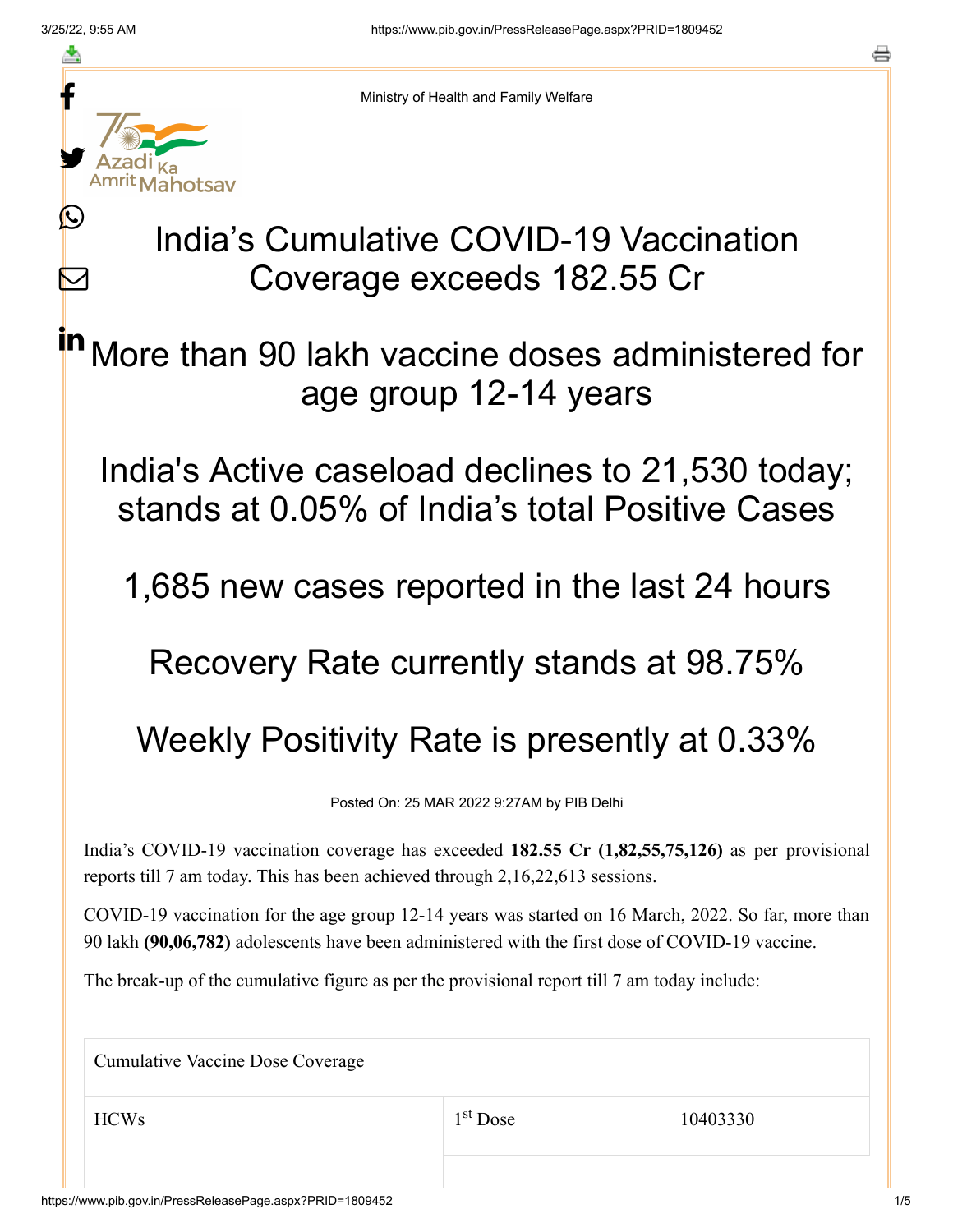| f                     |                        | $2nd$ Dose             | 9994485        |
|-----------------------|------------------------|------------------------|----------------|
|                       |                        | <b>Precaution Dose</b> | 4398383        |
| <b>FLWs</b>           |                        | 1 <sup>st</sup> Dose   | 18412557       |
| $\mathbf{\Omega}$     |                        | $2nd$ Dose             | 17496759       |
| in                    |                        | <b>Precaution Dose</b> | 6745780        |
| Age Group 12-14 years |                        | $1st$ Dose             | 9006782        |
| Age Group 15-18 years |                        | 1 <sup>st</sup> Dose   | 56607372       |
|                       |                        | $2nd$ Dose             | 36629914       |
| Age Group 18-44 years |                        | $1st$ Dose             | 554099674      |
|                       |                        | $2nd$ Dose             | 462064493      |
| Age Group 45-59 years |                        | $1st$ Dose             | 202659572      |
|                       |                        | $2nd$ Dose             | 184401346      |
| Over 60 years         |                        | 1 <sup>st</sup> Dose   | 126675891      |
|                       |                        | $2nd$ Dose             | 114860363      |
|                       |                        | <b>Precaution Dose</b> | 11118425       |
|                       | <b>Precaution Dose</b> |                        |                |
| Total                 |                        |                        | 1,82,55,75,126 |

Following a continuous downward trend, India's Active Caseload has declined to **21,530** today**,** constituting **0.05%** of the country's total Positive Cases**.**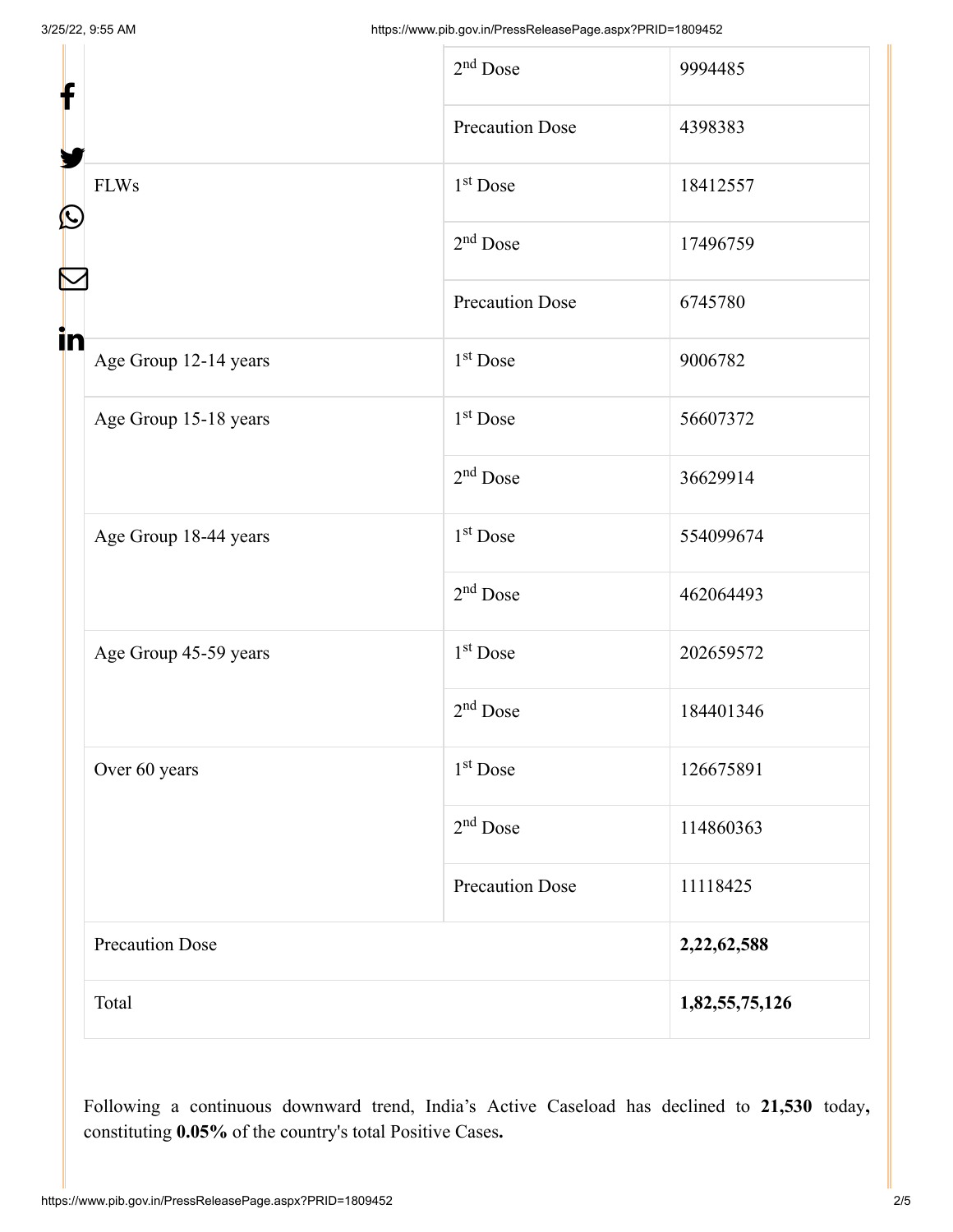

Consequently, India's recovery rate stands at **98.75%. 2,499** patients have recovered in the last 24 hours and the cumulative tally of recovered patients (since the beginning of the pandemic) is now at **4,24,78,087.**



**1,685 new cases** were reported in the last 24 hours.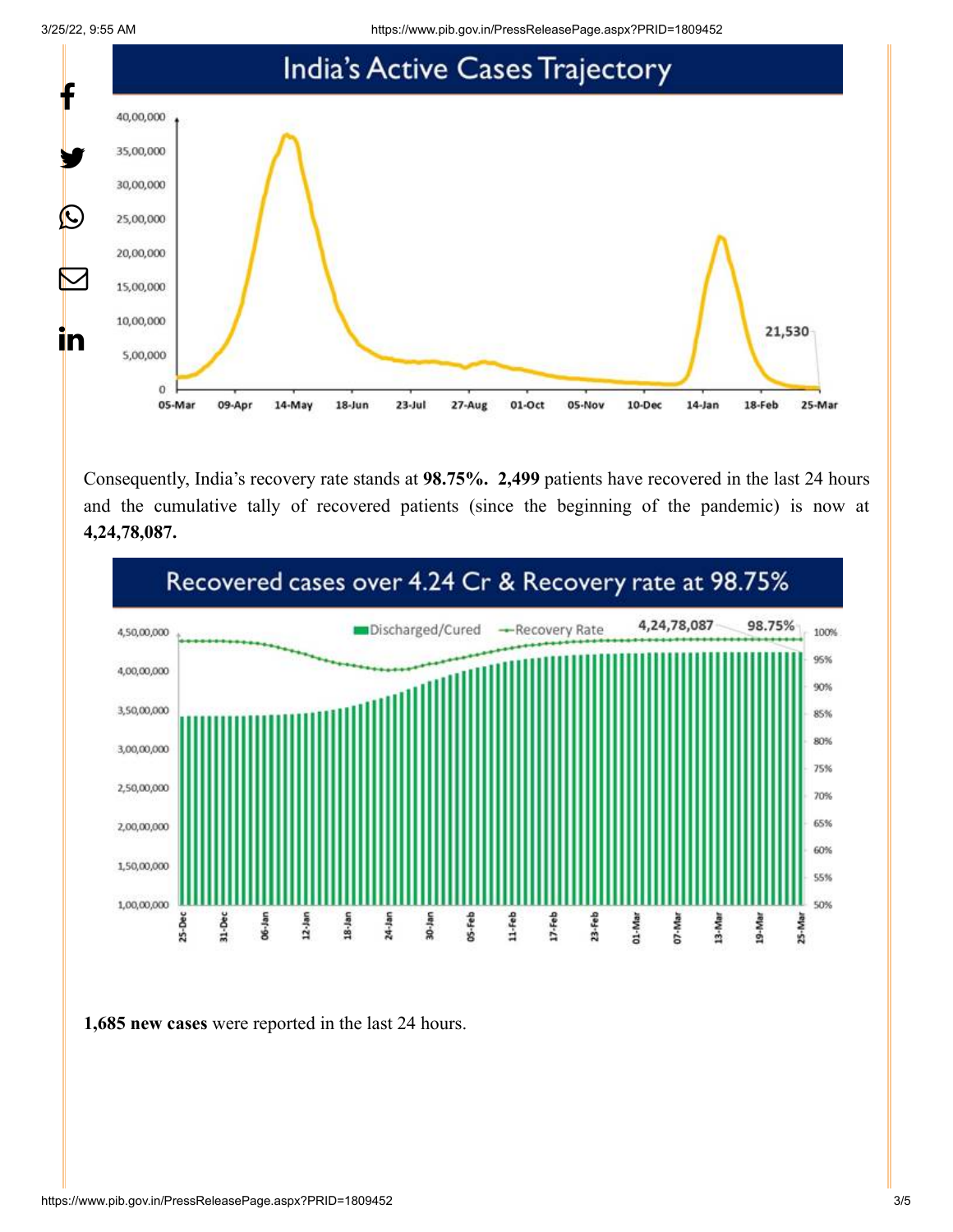

The last 24 hours saw a total of **6,91,425** COVID-19 tests being conducted. India has so far conducted over **78.56 Cr (78,56,44,225**) cumulative tests.

There has been a sustained fall in the weekly and daily Positivity Rates too. **Weekly Positivity Rate** in the country currently **stands at 0.33%** and the **Daily Positivity rate is also reported to be 0.24%.**



\*\*\*\*

## **MV/AL**

## **HFW/COVID States data/25<sup>th</sup> March2022/3**